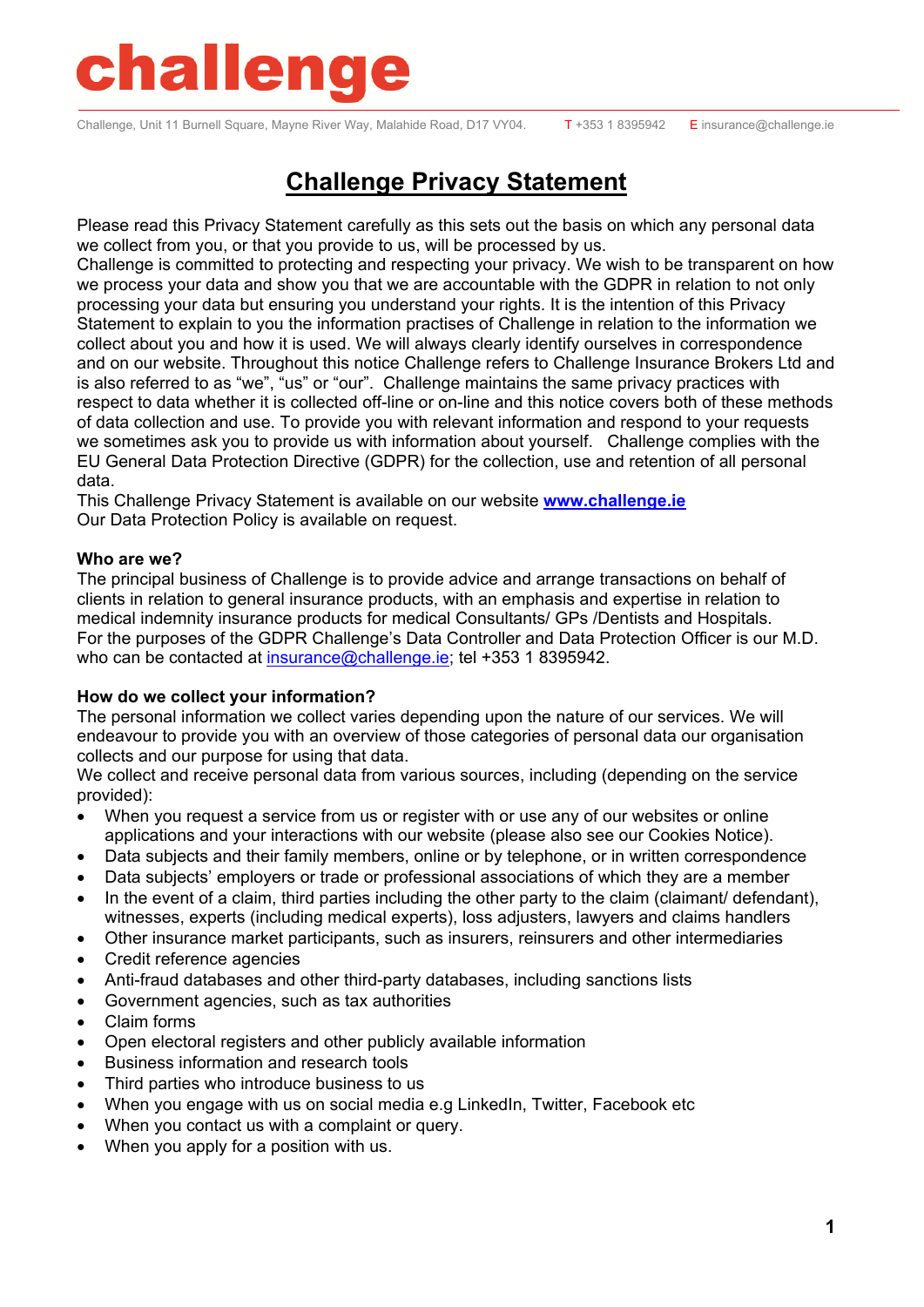Challenge, Unit 11 Burnell Square, Mayne River Way, Malahide Road, D17 VY04. T+353 1 8395942 E insurance@challenge.ie

#### **What information do we collect?**

We will process (collect, store and use) the information you provide in a manner compatible with the EU's GDPR and will also endeavour to keep your information accurate and up to date, and not keep it for longer than is necessary. Personal data is collected and processed in the following way:

- Data subject details name, address (and proof of address), other contact details (e.g. email and telephone details), gender, marital status, family details, lifestyle, insurance requirements, photo ID, date and place of birth, employer, job title and employment history, as well as collecting personal information about you, we may also use personal information about other people, for example family members you wish to insure on a policy. E.g., your children/spouse relationship to the policyholder, insured, beneficiary or claimant.
- Identification details identification numbers issued by government bodies or agencies (e.g PPSN, passport number, tax identification number, driver's license number).
- Financial details payment card number, bank account number and account details, income and other financial information, details of your credit history and bankruptcy status, salary, tax code, third-party deductions, bonus payments, benefits and entitlement data, national insurance contributions details,
- Insured risk information about the insured risk, which contains personal data and may include, only to the extent relevant to the risk being insured.
	- $\circ$  Health current or former physical or mental medical conditions, health status, injury or disability information, medical procedures performed, relevant personal habits (e.g. smoking or consumption of alcohol), prescription information, medical history.
	- o Criminal records information e.g. the existence of or alleged criminal offences or confirmation of clean criminal records for motor products.
- Policy details details about quotes and policies obtained by data subjects.
- Credit and anti-fraud data credit history, information about fraud convictions, and allegations of crimes and sanctions details received from various anti-fraud and sanctions databases, or regulators or law enforcement agencies.
- Claims Data from you or relevant third parties information about current and previous claims, which may include Special Category health data and criminal records data.
- Marketing data where legitimate interest has been identified and using the exemption under S.13 (11) of the ePrivacy Regulations or if the individual has consented to receive marketing of our products and services.
- Website usage details of your visits to our websites and information collected through cookies and other tracking technologies, including, but not limited to, your IP address and domain name, your browser version and operating system, traffic data, location data, web logs and other communication data, and the resources that you access.
- Events information e.g., information about your interest in and attendance at our events, including provision of feedback forms.
- Social media information (e.g., likes and posts) with our social media presence; this includes, LinkedIn, Twitter, Facebook.
- Searches that we undertake in relation to sanctions, money laundering and credit checks.
- Family and Beneficiary Data, e.g., dependants, next of kin or nominated beneficiaries, Power of Attorney, Enduring Power of Attorney.
- Employment information e.g., role, employment status (such as full/part time, contract), salary information, employment benefits, and employment history; This information is necessary for our Fact Find with our clients.
- Publicly available sources: e.g. Information about you in the public domain such as Director information from the Companies Registration Office and Trade Association registers.
- Health information such as information about your health status, medical records and medical assessment outcomes; We collect medical information relating to personal habits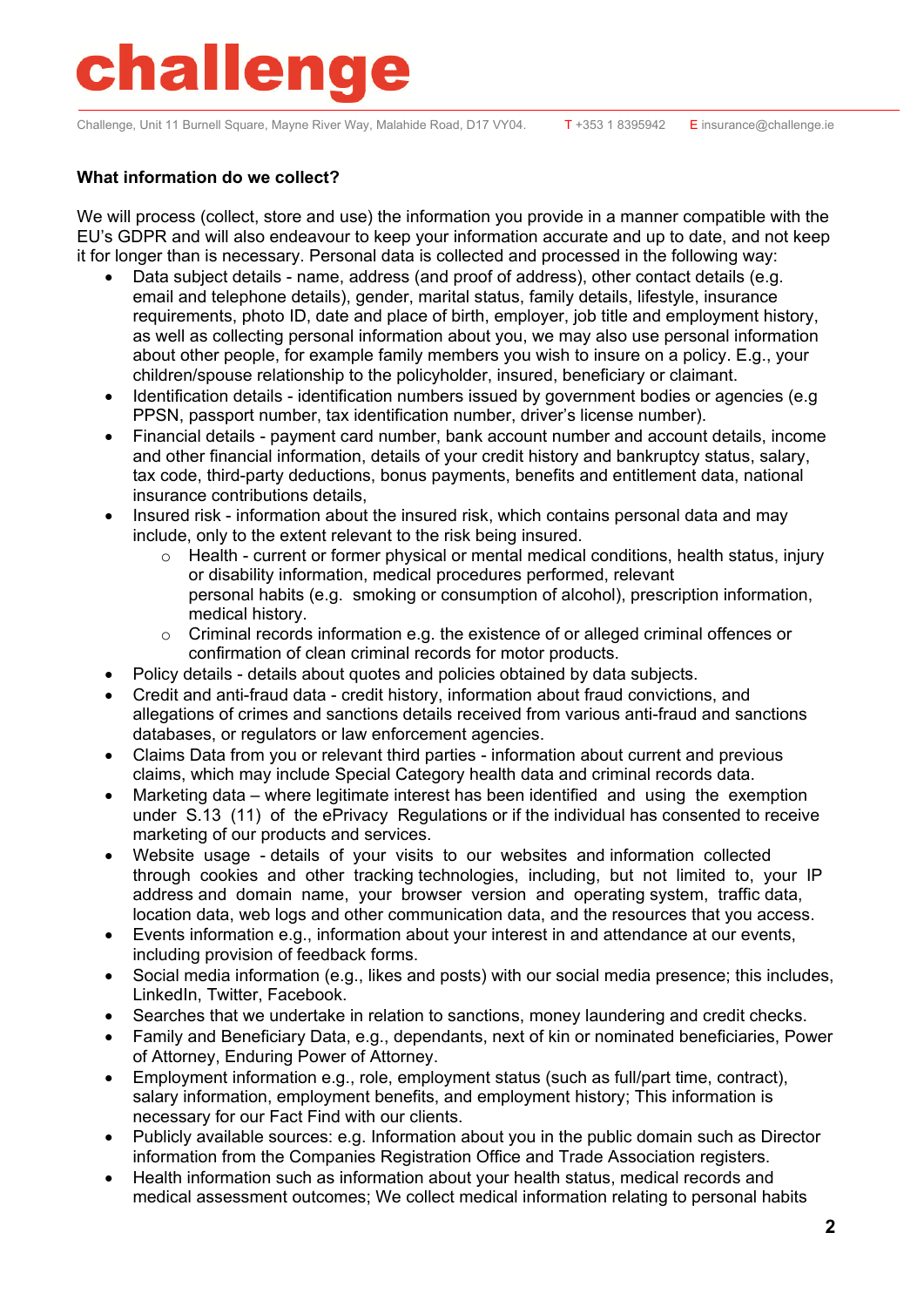

Challenge, Unit 11 Burnell Square, Mayne River Way, Malahide Road, D17 VY04. T+353 1 8395942 E insurance@challenge.ie

(e.g., smoking and consumption of alcohol), medical history. We may also process certain special categories of information, for example information about your personal characteristics (biometric information) or disability information.

When our organisation collects sensitive personal data as defined within the GDPR we will ensure that we require this information, and we have your explicit consent and/or authorisation prior to our collection. Please see the further information contained in this Privacy Notice that outlines special categories of personal data.

#### **Information we automatically collect.**

We sometimes automatically collect certain types of information when you visit our websites and through e-mails when we communicate with you. Automated technologies may include the use of web server logs to collect IP addresses, "cookies" and web beacons. Other cookies such as functional cookies, marketing cookies and analytical cookies will only be used with your expressed consent. Further information about our use of cookies can be found in our Cookie Notice at the footer of our web page. www.challenge.ie

#### **How do we use your personal data?**

Your Personal Data will be used to enable us to fulfil our contractual obligations in relation to your request for insurance, investment, protection, pension products, independent financial advice, quotes.

- Performing services for our clients and prospective clients when you require
	- $\circ$  insurance/investment products, we use your data to enable us to provide the required product
- Statutory and other regulatory requirements we are required to carry out various obligations which include:
	- AML/Sanction checking
	- Knowing your customer "Fact Find"
	- Adherence to the Consumer Protection Code
- Communicate and marketing to you
- Process claims
- To contact you if required or to respond to any communications that you might send to us.
- To administer our site including data analysis, testing, research, statistical and survey purposes.
- Carry out our obligations arising from any contracts entered between you and us and to provide you with the information, products and services that you request.
- Arranging premium finance agreements.
- Provide professional services.
- Handling complaints
- To notify you about changes to our service

#### **Legal Basis**

We need to ensure that we process your personal data lawfully. We rely on the following legal grounds to collect and use your personal data.

#### **Performance of our contract with you:**

Processing is necessary for the performance of a contract to which you are party or in order to take steps at your request prior to entering into a contract.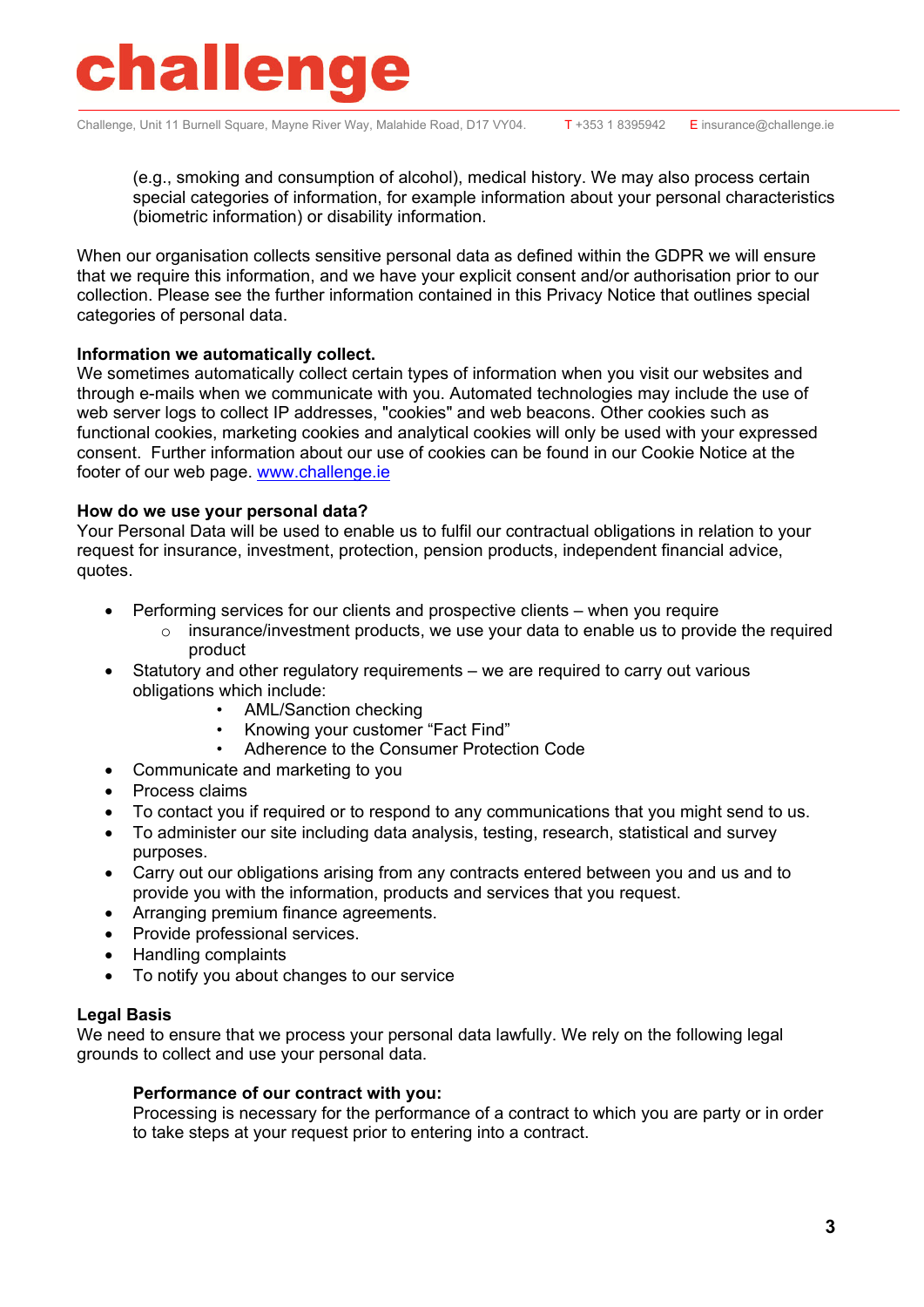## **hallenge**

Challenge, Unit 11 Burnell Square, Mayne River Way, Malahide Road, D17 VY04. T+353 1 8395942 E insurance@challenge.ie

#### **Compliance with a legal obligation:**

Processing is necessary for compliance with a legal obligation to which we are subject e.g regulatory purposes to the Central Bank, requirements under the Medical Practitioners Act 2007 and subsequent amendments.

#### **For our legitimate business interests**

Processing is necessary for the purposes of the legitimate interests pursued by us or by a third party, except where such interests are overridden by your interests or fundamental rights and freedoms which require protection of personal data, in particular where you are a child.

#### **Your explicit consent**

You have given your explicit consent to the processing of those personal data for one or more specified purposes. Sometimes we may rely on consent as a legal basis for processing your information. For example, we rely on consent to collect and use personal data for any criminal convictions or alleged offences. This is used when we need to assess risk relating to an insurance policy for you. We share this information with other third parties where it is necessary to manage these services provided to you – these services include insurance underwriters, reinsurer and other insurance providers. You are free to withdraw your consent, by contacting our M.D. our GDPR Owner. However, withdrawal of this consent may impact our ability to provide the services.

We may also rely on your consent to send direct marketing to you. We will ensure that we present this to you concisely. We will also ensure that we use clear and plain language and if you give us your consent you can withdraw this easily at any time.

Sometimes if you refuse to provide information that we reasonably require to provide the services, we may be unable to offer you the services and/or we may terminate the services provided with immediate effect.

#### **How we share your data**

When required, we may make your information available to third parties with whom we have a relationship, where that third party is providing services on our behalf. We will only provide those third parties (data processors) with information that is necessary for them to perform the services. We will take measures to protect your information, such as putting in place Standard Contractual Clauses and confidentiality agreements.

- Insurance Partners where we need to manage the services provided to you such as Product Providers and insurance underwriters, reinsurers, and loss adjuster. You can refer to their privacy statements on their website for more information about their privacy practices.
- Vetting and risk management agencies such as credit reference, criminal record, fraud prevention, data validation and other professional advisory agencies, where necessary to prevent and detect fraud in the insurance industry and take steps to assess the risk in relation to prospective or existing insurance policies and/or the services.
- Legal advisers, loss adjusters, and claims investigators, where necessary to investigate, exercise or defend legal claims, insurance claims or other claims of a similar nature
- Medical professionals, e.g., where you provide health information in connection with a claim against your insurance policy; or when we are providing a quote for insurance.
- EU Law enforcement bodies, when required to do so by law and/or regulation, or another legal request.
- Public authorities, regulators and government bodies, where necessary for us to comply with our legal and regulatory obligations, or in connection with an investigation of suspected or actual illegal activity;
- Third-party processors: We outsource our processing operations to suppliers that process personal information on our behalf. Examples include IT service providers who manage our IT and back-office systems and telecommunications networks, and accounting and payroll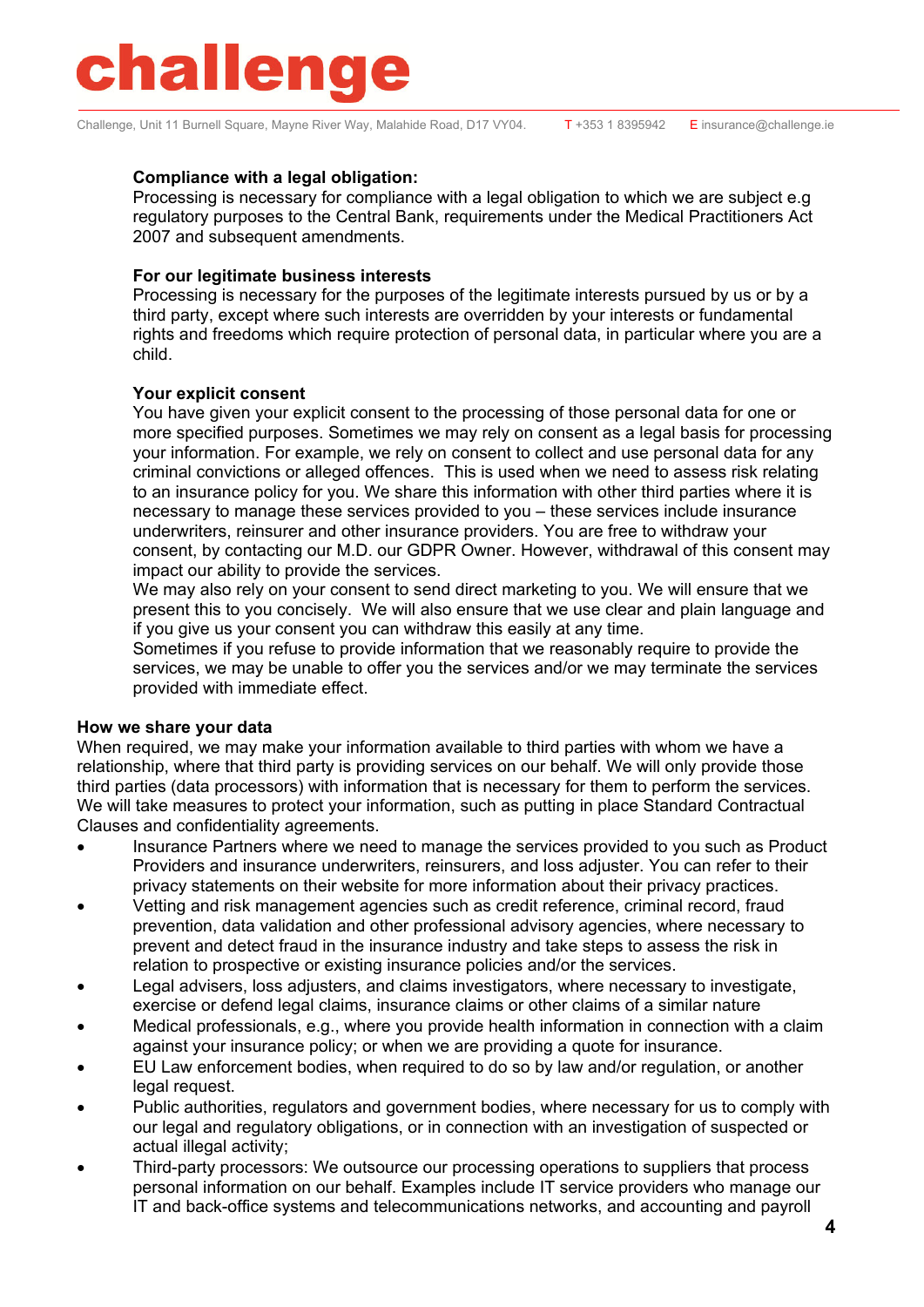### halleng

Challenge, Unit 11 Burnell Square, Mayne River Way, Malahide Road, D17 VY04. T+353 1 8395942 E insurance@challenge.ie

providers, CRM providers. These processing operations remain under our control and we have data processing agreements in place with all our third party processors to ensure all processing is carried out in accordance with our security standards and the GDPR.

- Internal and external auditors where necessary for the conduct of company audits or to investigate a complaint or security threat.
- On the sale or reorganisation of our business whether by asset or share disposal or other transaction relating to our business.

#### **Transferring personal data outside of Ireland**

Where we transfer personal data to a country outside of the EEA (referred to in the GDPR as 'third country,') we will ensure it is done lawfully, i.e. there is an appropriate "level of protection for the fundamental rights of the data subjects". We will therefore ensure that either the EU Commission has granted an adequacy decision in respect of the third country, or appropriate specified safeguards have been put in place, (e.g., Binding Corporate Rules (BCRs) or Standard Contractual Clauses (SCCs)).

We share data with companies located in the UK. The EU Commission adopted adequacy decisions for transfers of personal data to the UK. This means that the EU accepts that the UK data protection regime is substantially equivalent to the EU regime and allows personal data to be transferred freely from the EEA to the UK. Therefore, the UK is not deemed a third country.

We share your data with companies located in the USA. There is no finding of adequacy of the transfer of data from Ireland to USA. In the absence of an adequacy decision the GDPR allows the transfer if the controller or processor has provided appropriate safeguards. These safeguards include Standard Contractual Clauses (SCCs). We, the data controller must abide by the SCCs as well as the Recommendations adopted by the European Data Protection Board on measures that supplement the SCCs which will ensure the level of protection provided for within the GDPR.

#### **Security**

The security of your personal data is important to us, we have implemented appropriate technical and organisational measures to ensure a level of security appropriate to the risk. We have processes in place to protect your personal data from loss, unauthorised access, misuse, alteration and destruction.

#### **Retention**

#### Retention of your personal data

Personal data is processed in accordance with Challenge's Retention Policy. We collect, use, disclose and otherwise process personal data that is necessary for the purposes identified in this Privacy Notice or as permitted by law. If personal data is required for a purpose inconsistent with the purposes that was identified in this Privacy Notice, we will notify data subjects of the new purpose and, where required, seek data subjects' consent (or ask other parties to do so on our behalf) to process personal data for the new purposes. Our retention periods for personal data are based on business needs and legal requirements. Personal data is retained for as long as is necessary for the processing purpose(s) for which the information was collected, and any other permissible, related purpose. For example, certain transaction details and correspondence are retained until the time limit for claims arising from the transaction has expired, or to comply with regulatory requirements regarding the retention of such data.

Personal data will be disposed of securely.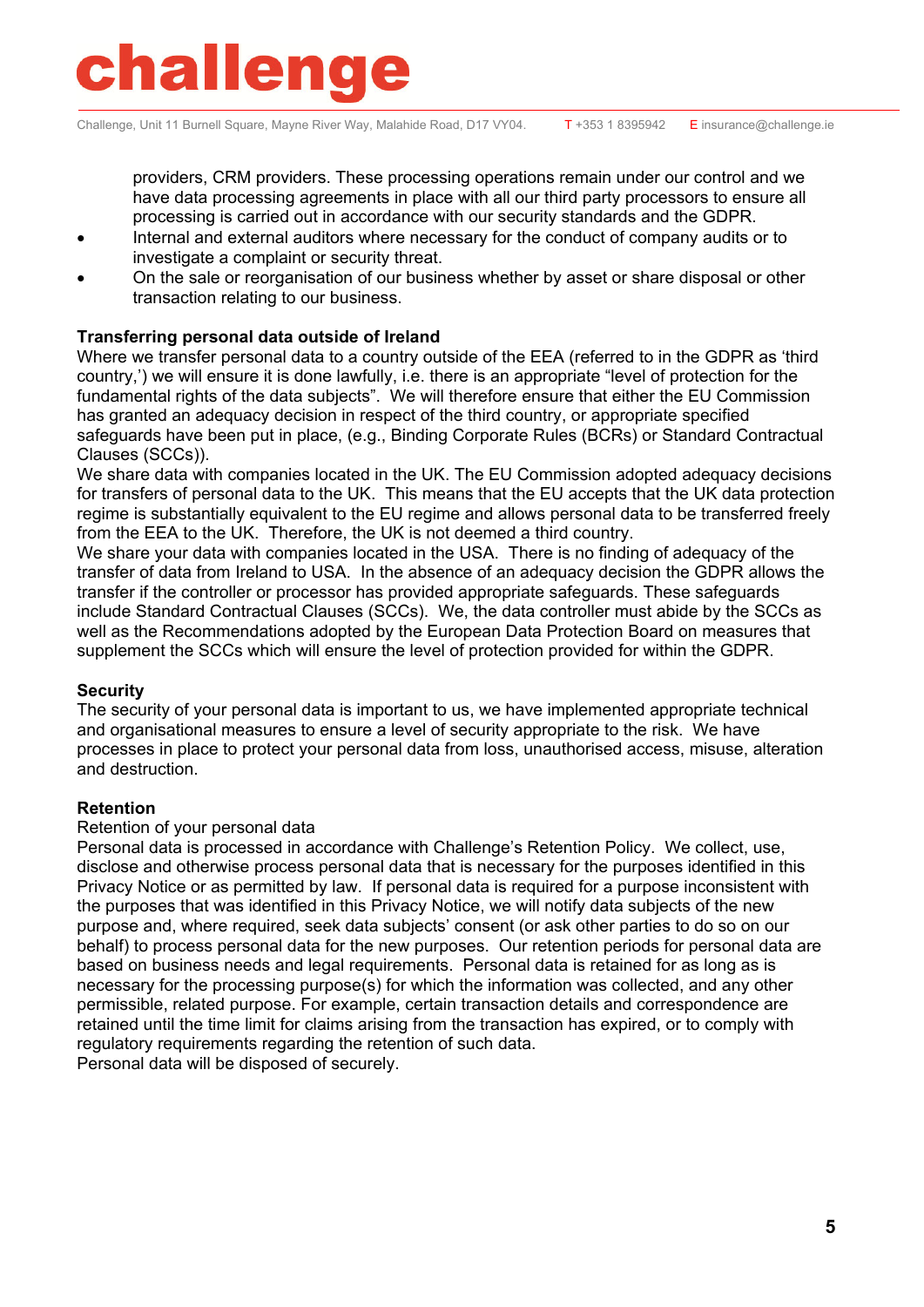## hallenge

Challenge, Unit 11 Burnell Square, Mayne River Way, Malahide Road, D17 VY04. T+353 1 8395942 E insurance@challenge.ie

#### **Third Party Rights:**

If you hold insurance against a liability that may be incurred by you against a third party, where for whatever reason you cannot be found or you become insolvent, or the court finds it just and equitable to so order, then your rights under the contract will be transferred to and vested in the third party even though they are not a party to the contract of insurance. The third party has a right to recover from the insurer the amount of any loss suffered by them. Where the third party reasonably believes that you as policyholder have incurred a liability the third party will be entitled to seek and obtain information from the insurer or from any other person, who is able to provide it, including Challenge concerning:

- the existence of the insurance contract,
- who the insurer is.
- the terms of the contract, and
- whether the insurer has informed the insured person that the insurer intends to refuse liability under the contract.

#### **Data Subjects Rights**:

Challenge will facilitate your rights in line with our data protection policy and the Subject Access Request procedure. This is available on request.

Your rights as a data subject

At any point while we are in possession of or processing your personal data, you, the data subject, have the following rights:

- Right of access you have the right to request a copy of the information that we hold about you.
- Right of rectification you have a right to correct data that we hold about you that is inaccurate or incomplete.
- Right to be forgotten in certain circumstances you can ask for the data we hold about you to be erased from our records. (The erasure of such data will be dependent on our other legal obligations, and whether the data is subject of legal privilege).
- Right to restriction of processing where certain conditions apply to have a right to restrict the processing.
- Right of portability you have the right to have the data we hold about you transferred to another organisation.
- Right to object you have the right to object to certain types of processing such as direct marketing.
- Right to object to automated processing, including profiling.
- Right to make a complaint: if we refuse your request under rights of access, we will provide you with a reason as to why.

All the above requests will be forwarded on, should there be a third party involved, as we have indicated in the processing of your personal data.

#### **Complaints**

If you wish to make a complaint about how your personal data is being processed by Challenge or how your complaint has been handled, you have the right to lodge a complaint with our Data Protection Officer.

You may also lodge a complaint with the Data Protection Commission (DPC) in Ireland, whose details are:

Data Protection Commission 21 Fitzwilliam Square South, Dublin 2. D02RD28 Web: www.dataprotection.ie